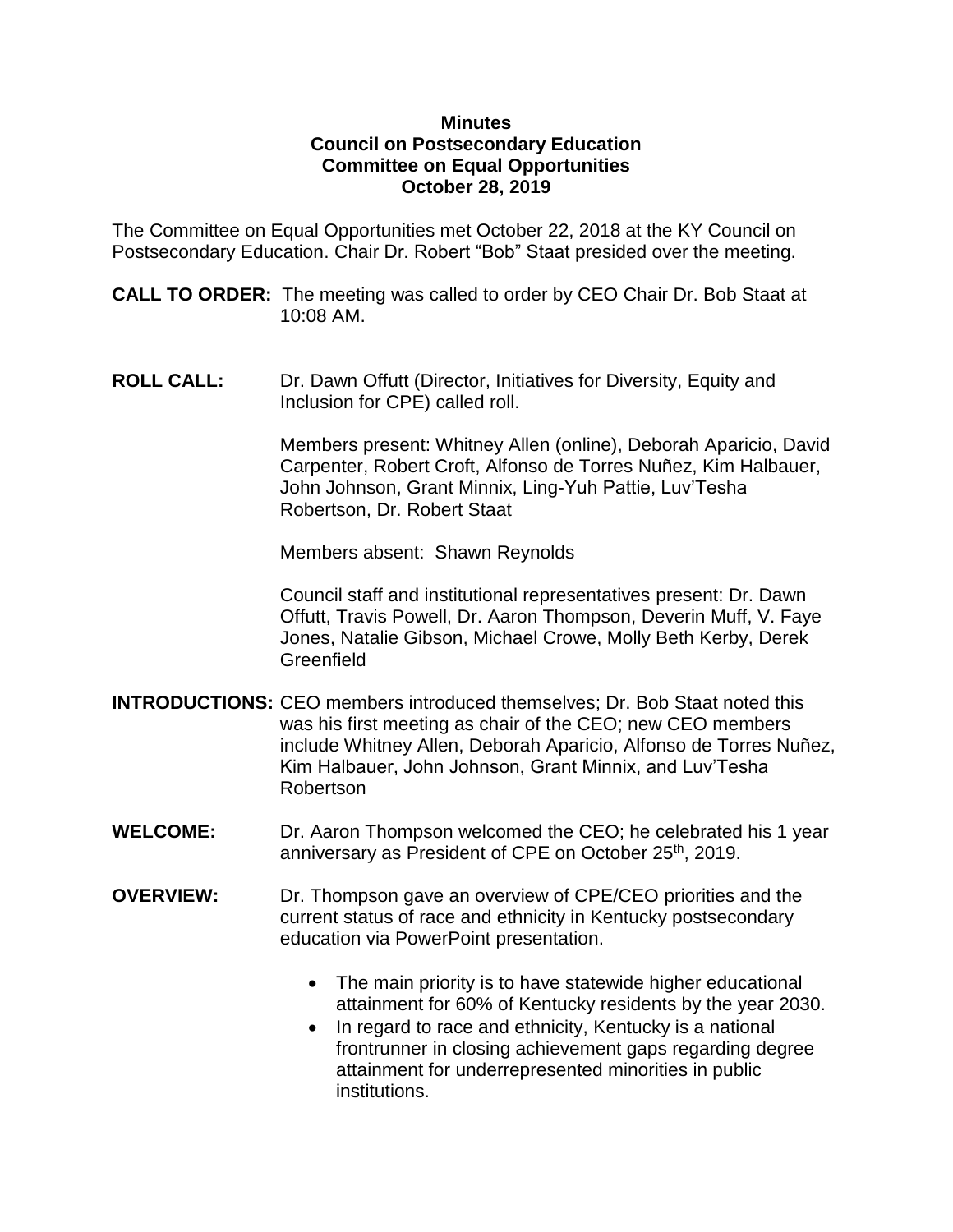**CEO PURPOSE/** Travis Powell, Vice President and General Counsel for CPE, **EXPECTATIONS:** delivered a PowerPoint presentation with an overview of the framework for the diversity policy adopted in 2016.

- The 3 focus areas aligned with the strategic agenda are Opportunity, Success, and Impact.
- There is additional focus on closing achievement gaps and producing culturally competent students, faculty, and staff in Kentucky.

**DIVERSITY** Dr. Dawn Offutt reviewed the diversity plan process, timeline and **PLAN REVIEW** responsibilities. CPE is also facilitating optional training sessions **PROCESS:** regarding the expectations for institutional reports; most institutions have or will be participating.

**ONBOARD** Heather Faesy (CPE staff) gave a brief overview of the new **TRAINING:** meeting tool that will be utilized for the CEO. "Onboard Passageways" can be download on all devices and serves as a comprehensive solution for all CEO files, calendars, etc.

- All presentations from this meeting will be uploaded to Onboard.
- CEO members will be registered and receive a temporary password that can be changed upon login.
- **Email Heather at [heather.faesy@ky.gov](mailto:heather.faesy@ky.gov) for questions/help.**

APPROVAL OF The minutes for October 22, 2018; January 28<sup>th</sup>, 2019; April 29<sup>th</sup>, **MINUTES:** 2019; and June 24<sup>th</sup> 2019 were approved with the motion made by Ling-Yuh Pattie and seconded by John Johnson.

**ACTION ITEMS:** Approval of Strategy Revisions:

- Dr. Bob Staat noted that most of the revision consisted of eliminating or consolidating certain strategies.
- Travis Powell noted that these revisions could be expected at future meetings due to the dynamic nature of the diversity policy and goal of constant improvements.
- Luv'Tesha Robertson recommended that West Kentucky provide additional information in the upcoming report on how strategies will be implemented with fidelity.
- The revisions were approved with the motion made by David Carpenter and seconded by Ling-Yuh Pattie.